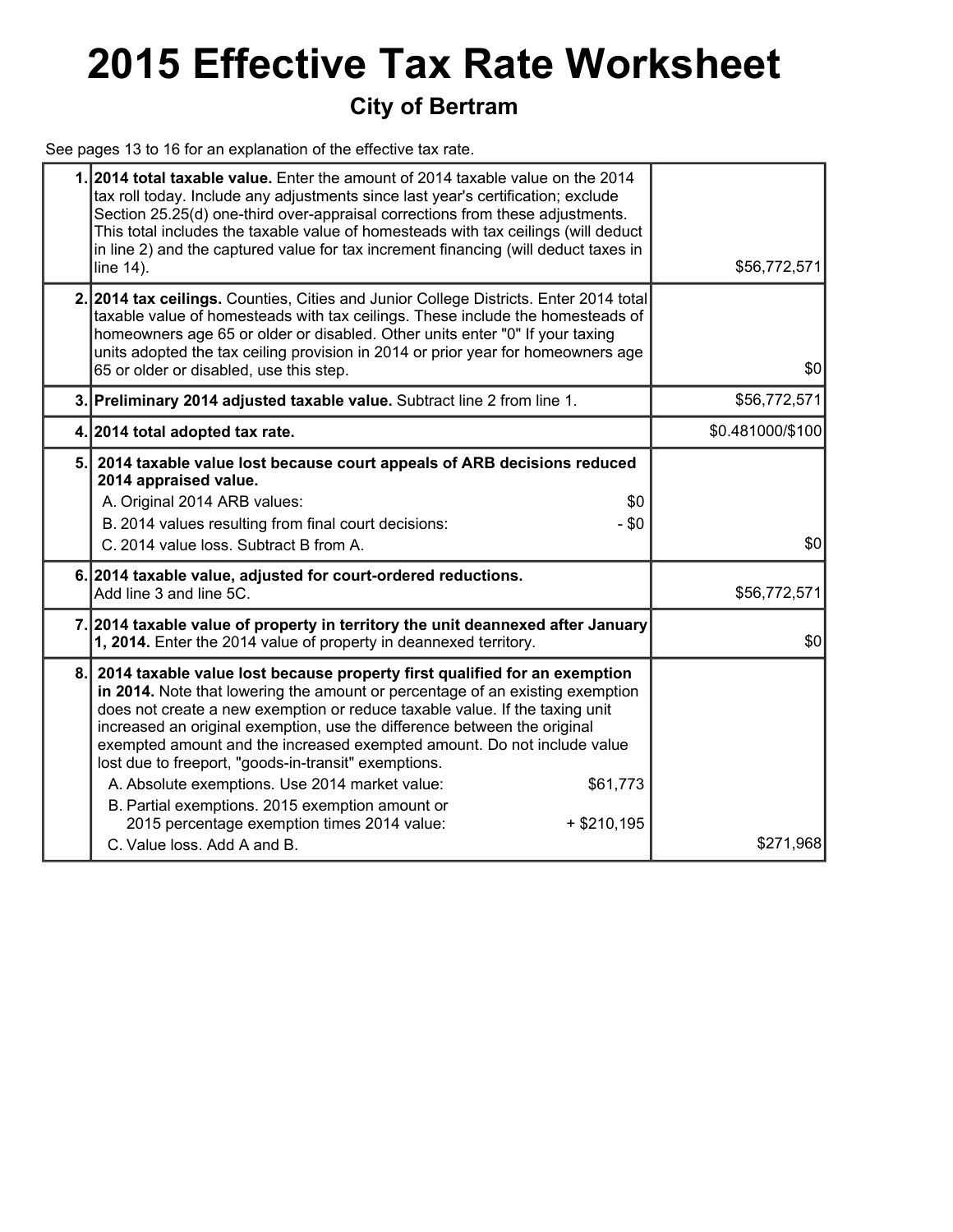# **2015 Effective Tax Rate Worksheet (continued) City of Bertram**

| 9. 2014 taxable value lost because property first qualified for agricultural<br>appraisal (1-d or 1-d-1), timber appraisal, recreational/scenic appraisal or<br>public access airport special appraisal in 2015. Use only those properties<br>that first qualified in 2015; do not use properties that qualified in 2014.<br>A. 2014 market value:<br>\$0<br>B. 2015 productivity or special appraised value:<br>$- $0$<br>C. Value loss. Subtract B from A. | \$0          |
|--------------------------------------------------------------------------------------------------------------------------------------------------------------------------------------------------------------------------------------------------------------------------------------------------------------------------------------------------------------------------------------------------------------------------------------------------------------|--------------|
| 10. Total adjustments for lost value. Add lines 7, 8C and 9C.                                                                                                                                                                                                                                                                                                                                                                                                | \$271,968    |
| 11. 2014 adjusted taxable value. Subtract line 10 from line 6.                                                                                                                                                                                                                                                                                                                                                                                               | \$56,500,603 |
| 12. Adjusted 2014 taxes. Multiply line 4 by line 11 and divide by \$100.                                                                                                                                                                                                                                                                                                                                                                                     | \$271,767    |
| 13. Taxes refunded for years preceding tax year 2014. Enter the amount of taxes<br>refunded during the last budget year for tax years preceding tax year 2014.<br>Types of refunds include court decisions, Section 25.25(b) and (c) corrections<br>and Section 31.11 payment errors. Do not include refunds for tax year 2014.<br>This line applies only to tax years preceding tax year 2014.                                                              | \$0          |
| 14. Taxes in tax increment financing (TIF) for tax year 2014. Enter the amount of<br>taxes paid into the tax increment fund for a reinvestment zone as agreed by the<br>taxing unit. If the unit has no 2015 captured appraised value in Line 16D, enter<br>"0."                                                                                                                                                                                             | \$0          |
| 15. Adjusted 2014 taxes with refunds. Add lines 12 and 13, subtract line 14.                                                                                                                                                                                                                                                                                                                                                                                 | \$271,767    |
| 16. Total 2015 taxable value on the 2015 certified appraisal roll today. This<br>value includes only certified values and includes the total taxable value of<br>homesteads with tax ceilings (will deduct in line 18). These homesteads<br>includes homeowners age 65 or older or disabled.<br>A. Certified values only:<br>\$59,956,132<br>B. Counties: Include railroad rolling stock values<br>certified by the Comptroller's office:<br>$+$ \$0         |              |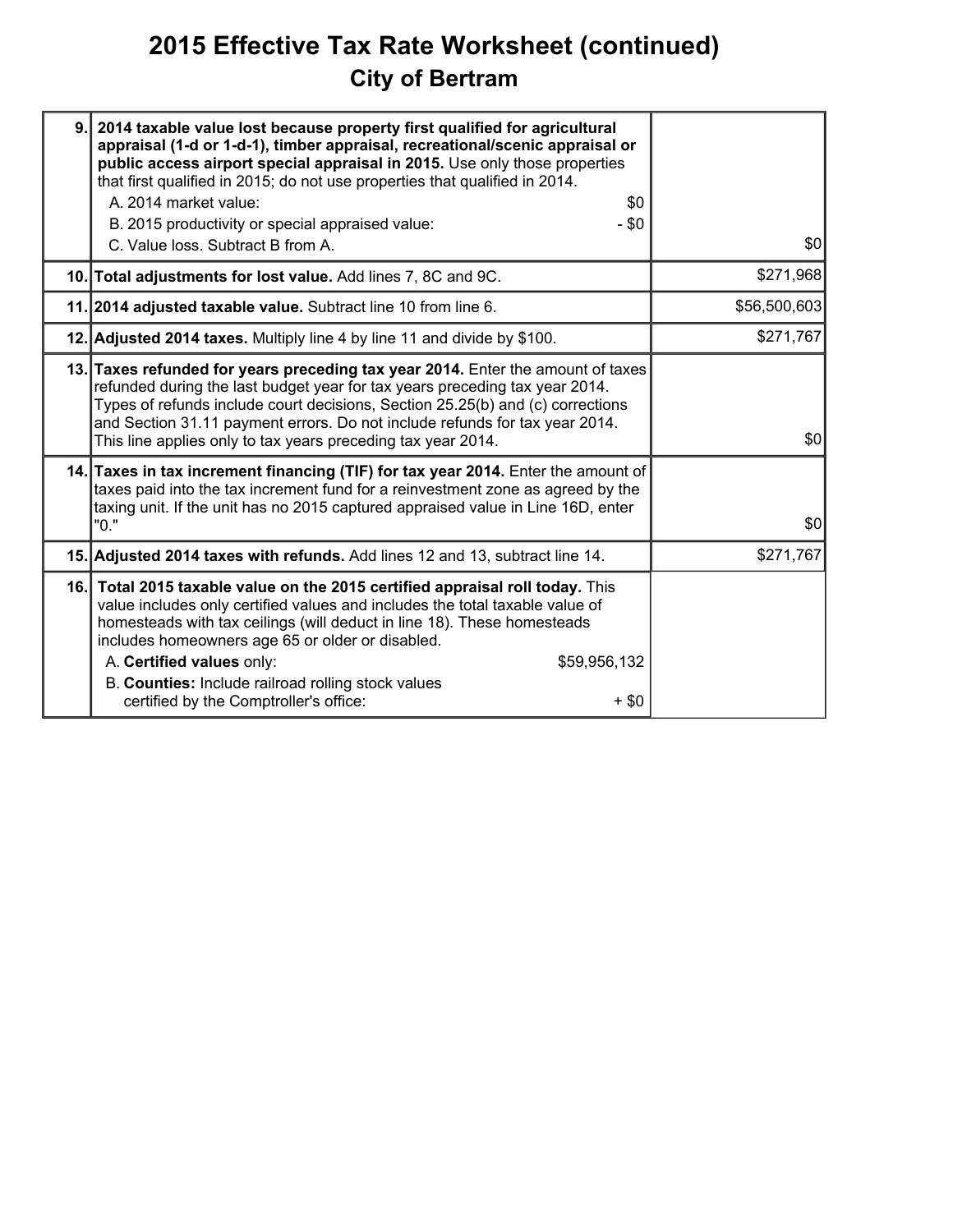# **2015 Effective Tax Rate Worksheet (continued) City of Bertram**

| 16.<br>$ (\mathsf{cont.}) $ | C. Pollution control exemption: Deduct the value<br>of property exempted for the current tax year for<br>the first time as pollution control property (use this<br>line based on attorney's advice):<br>D. Tax increment financing: Deduct the 2015<br>captured appraised value of property taxable by a<br>taxing unit in a tax increment financing zone for<br>which the 2015 taxes will be deposited into the tax<br>increment fund. Do not include any new property<br>value that will be included in line 21 below.<br>E. Total 2015 value. Add A and B, then subtract C<br>and D.                                                                                                                                                                                                                                                                                                                                                                                                                                                                                                                                                                                                                | $-$ \$0<br>$-$ \$0  | \$59,956,132 |
|-----------------------------|--------------------------------------------------------------------------------------------------------------------------------------------------------------------------------------------------------------------------------------------------------------------------------------------------------------------------------------------------------------------------------------------------------------------------------------------------------------------------------------------------------------------------------------------------------------------------------------------------------------------------------------------------------------------------------------------------------------------------------------------------------------------------------------------------------------------------------------------------------------------------------------------------------------------------------------------------------------------------------------------------------------------------------------------------------------------------------------------------------------------------------------------------------------------------------------------------------|---------------------|--------------|
| 17.1                        | Total value of properties under protest or not included on certified<br>appraisal roll.<br>A. 2015 taxable value of properties under protest.<br>The chief appraiser certifies a list of properties still<br>under ARB protest. The list shows the district's<br>value and the taxpayer's claimed value, if any or<br>an estimate of the value if the taxpayer wins. For<br>each of the properties under protest, use the<br>lowest of these values. Enter the total value.<br>B. 2015 value of properties not under protest or<br>included on certified appraisal roll. The chief<br>appraiser gives taxing units a list of those taxable<br>properties that the chief appraiser knows about<br>but are not included at appraisal roll certification.<br>These properties also are not on the list of<br>properties that are still under protest. On this list<br>of properties, the chief appraiser includes the<br>market value, appraised value and exemptions for<br>the preceding year and a reasonable estimate of<br>the market value, appraised value and<br>exemptions for the current year. Use the lower<br>market, appraised or taxable value (as<br>appropriate). Enter the total value. | \$85,445<br>$+$ \$0 |              |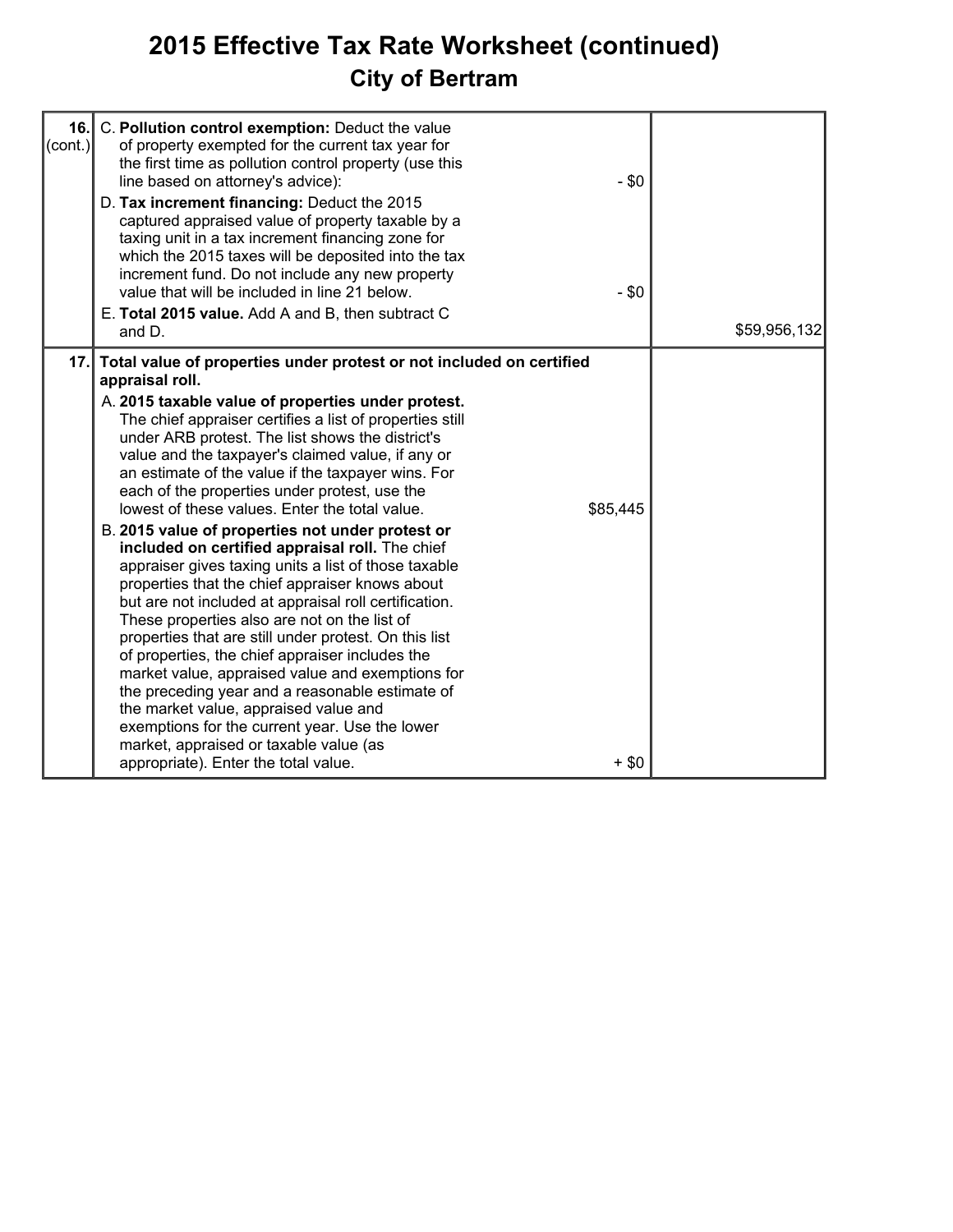### **2015 Effective Tax Rate Worksheet (continued) City of Bertram**

| 17.1<br>(cont.) | C. Total value under protest or not certified. Add<br>A and B.                                                                                                                                                                                                                                                                                                                                                                                                                                                                                                                                                                                                                                                                                                                                                                                                                                                                               | \$85,445       |
|-----------------|----------------------------------------------------------------------------------------------------------------------------------------------------------------------------------------------------------------------------------------------------------------------------------------------------------------------------------------------------------------------------------------------------------------------------------------------------------------------------------------------------------------------------------------------------------------------------------------------------------------------------------------------------------------------------------------------------------------------------------------------------------------------------------------------------------------------------------------------------------------------------------------------------------------------------------------------|----------------|
|                 | 18. 2015 tax cellings. Counties, cities and junior colleges enter 2015 total taxable<br>value of homesteads with tax ceilings. These include the homesteads of<br>homeowners age 65 or older or disabled. Other units enter "0." If your taxing<br>units adopted the tax ceiling provision in 2014 or prior year for homeowners<br>age 65 or older or disabled, use this step.                                                                                                                                                                                                                                                                                                                                                                                                                                                                                                                                                               | \$0            |
|                 | 19. 2015 total taxable value. Add lines 16E and 17C. Subtract line 18.                                                                                                                                                                                                                                                                                                                                                                                                                                                                                                                                                                                                                                                                                                                                                                                                                                                                       | \$60,041,577   |
|                 | 20. Total 2015 taxable value of properties in territory annexed after January 1,<br>2008. Include both real and personal property. Enter the 2015 value of property<br>in territory annexed.                                                                                                                                                                                                                                                                                                                                                                                                                                                                                                                                                                                                                                                                                                                                                 | \$0            |
|                 | 21. Total 2015 taxable value of new improvements and new personal property<br>located in new improvements. "New" means the item was not on the<br>appraisal roll in 2014. An improvement is a building, structure, fixture or fence<br>erected on or affixed to land. A transportable structure erected on its owner's<br>land is also included unless it is held for sale or is there only temporarily. New<br>additions to existing improvements may be included if the appraised value can<br>be determined. New personal property in a new improvement must have been<br>brought into the unit after January 1, 2014 and be located in a new<br>improvement. New improvements do include property on which a tax<br>abatement agreement has expired for 2015. New improvements do not include<br>mineral interests produced for the first time, omitted property that is back<br>assessed and increased appraisals on existing property. | \$589,905      |
|                 | 22. Total adjustments to the 2015 taxable value. Add lines 20 and 21.                                                                                                                                                                                                                                                                                                                                                                                                                                                                                                                                                                                                                                                                                                                                                                                                                                                                        | \$589,905      |
|                 | 23. 2015 adjusted taxable value. Subtract line 22 from line 19.                                                                                                                                                                                                                                                                                                                                                                                                                                                                                                                                                                                                                                                                                                                                                                                                                                                                              | \$59,451,672   |
|                 | 24. 2015 effective tax rate. Divide line 15 by line 23 and multiply by \$100.                                                                                                                                                                                                                                                                                                                                                                                                                                                                                                                                                                                                                                                                                                                                                                                                                                                                | \$0.4571/\$100 |
|                 | 25. COUNTIES ONLY. Add together the effective tax rates for each type of tax the<br>county levies. The total is the 2015 county effective tax rate.                                                                                                                                                                                                                                                                                                                                                                                                                                                                                                                                                                                                                                                                                                                                                                                          | \$/\$100       |

A county, city or hospital district that adopted the additional sales tax in November 2014 or in May 2015 must adjust its effective tax rate. *The Additional Sales Tax Rate Worksheet* on page 39 sets out this adjustment. Do not forget to complete the *Additional Sales Tax Rate Worksheet* if the taxing unit adopted the additional sales tax on these dates.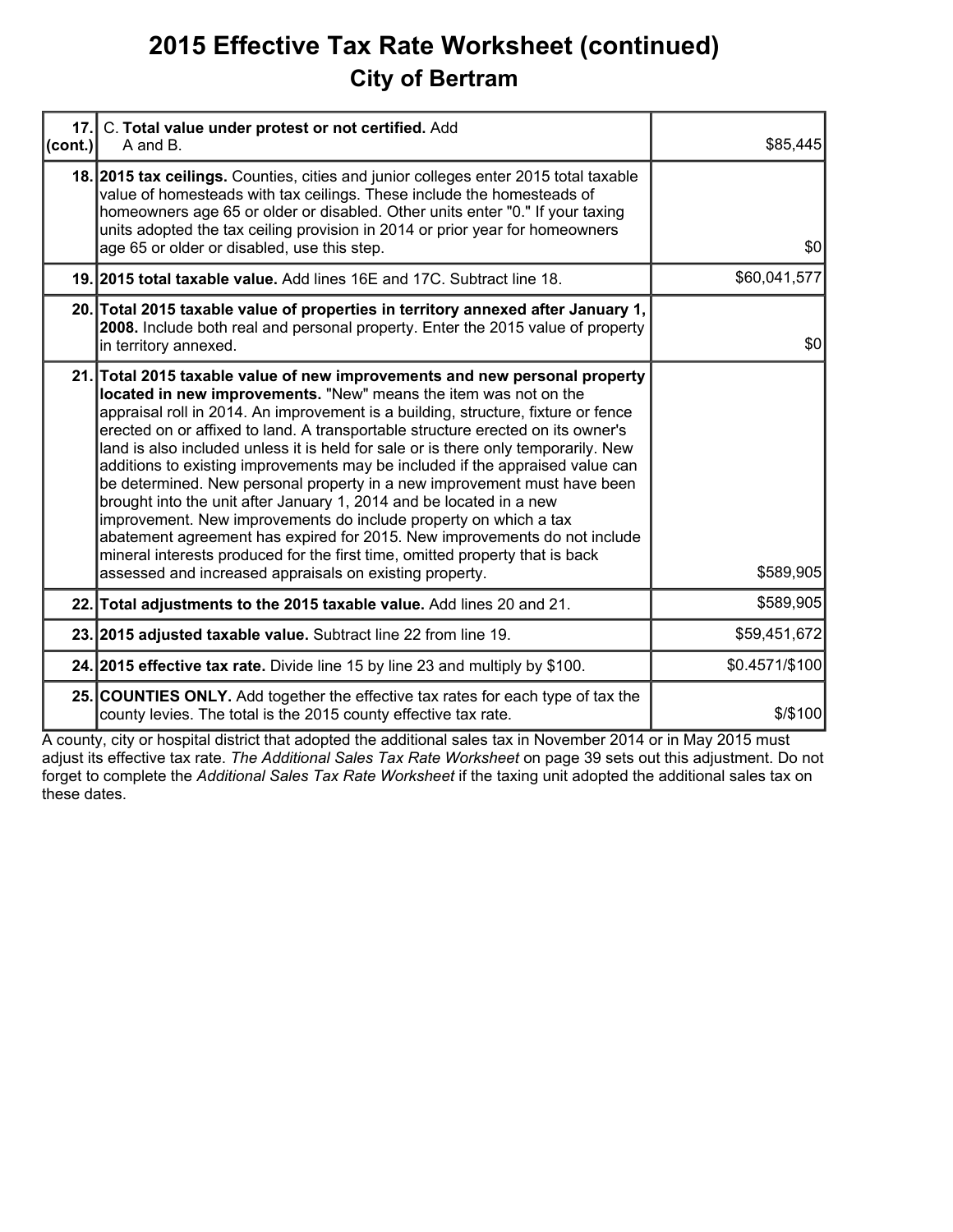# **2015 Rollback Tax Rate Worksheet**

#### **City of Bertram**

See pages 17 to 21 for an explanation of the rollback tax rate.

|      | 26. 2014 maintenance and operations (M&O) tax rate.                                                                                                                                                                                                                                                                                                                                                                                                                                                                                                                                                                                                                                                                                                                                                                                                                                                                                                                                                                                                                                                                                                                                                                                                                                                                          |                                              | \$0.481000/\$100 |
|------|------------------------------------------------------------------------------------------------------------------------------------------------------------------------------------------------------------------------------------------------------------------------------------------------------------------------------------------------------------------------------------------------------------------------------------------------------------------------------------------------------------------------------------------------------------------------------------------------------------------------------------------------------------------------------------------------------------------------------------------------------------------------------------------------------------------------------------------------------------------------------------------------------------------------------------------------------------------------------------------------------------------------------------------------------------------------------------------------------------------------------------------------------------------------------------------------------------------------------------------------------------------------------------------------------------------------------|----------------------------------------------|------------------|
|      | 27. 2014 adjusted taxable value. Enter the amount from line 11.                                                                                                                                                                                                                                                                                                                                                                                                                                                                                                                                                                                                                                                                                                                                                                                                                                                                                                                                                                                                                                                                                                                                                                                                                                                              |                                              | \$56,500,603     |
| 28.1 | 2014 M&O taxes.<br>A. Multiply line 26 by line 27 and divide by \$100.<br>B. Cities, counties and hospital districts with<br>additional sales tax: Amount of additional sales<br>tax collected and spent on M&O expenses in<br>2014. Enter amount from full year's sales tax<br>revenue spent for M&O in 2014 fiscal year, if any.<br>Other units, enter "0." Counties exclude any<br>amount that was spent for economic development<br>grants from the amount of sales tax spent.<br>C. Counties: Enter the amount for the state criminal<br>justice mandate. If second or later year, the<br>amount is for increased cost above last year's<br>amount. Other units, enter "0."<br>D. Transferring function: If discontinuing all of a<br>department, function or activity and transferring it<br>to another unit by written contract, enter the<br>amount spent by the unit discontinuing the<br>function in the 12 months preceding the month of<br>this calculation. If the unit did not operate this<br>function for this 12-month period, use the amount<br>spent in the last full fiscal year in which the unit<br>operated the function. The unit discontinuing the<br>function will subtract this amount in H below. The<br>unit receiving the function will add this amount in<br>H below. Other units, enter "0." | \$271,767<br>$+$ \$0<br>$+$ \$0<br>$+/-$ \$0 |                  |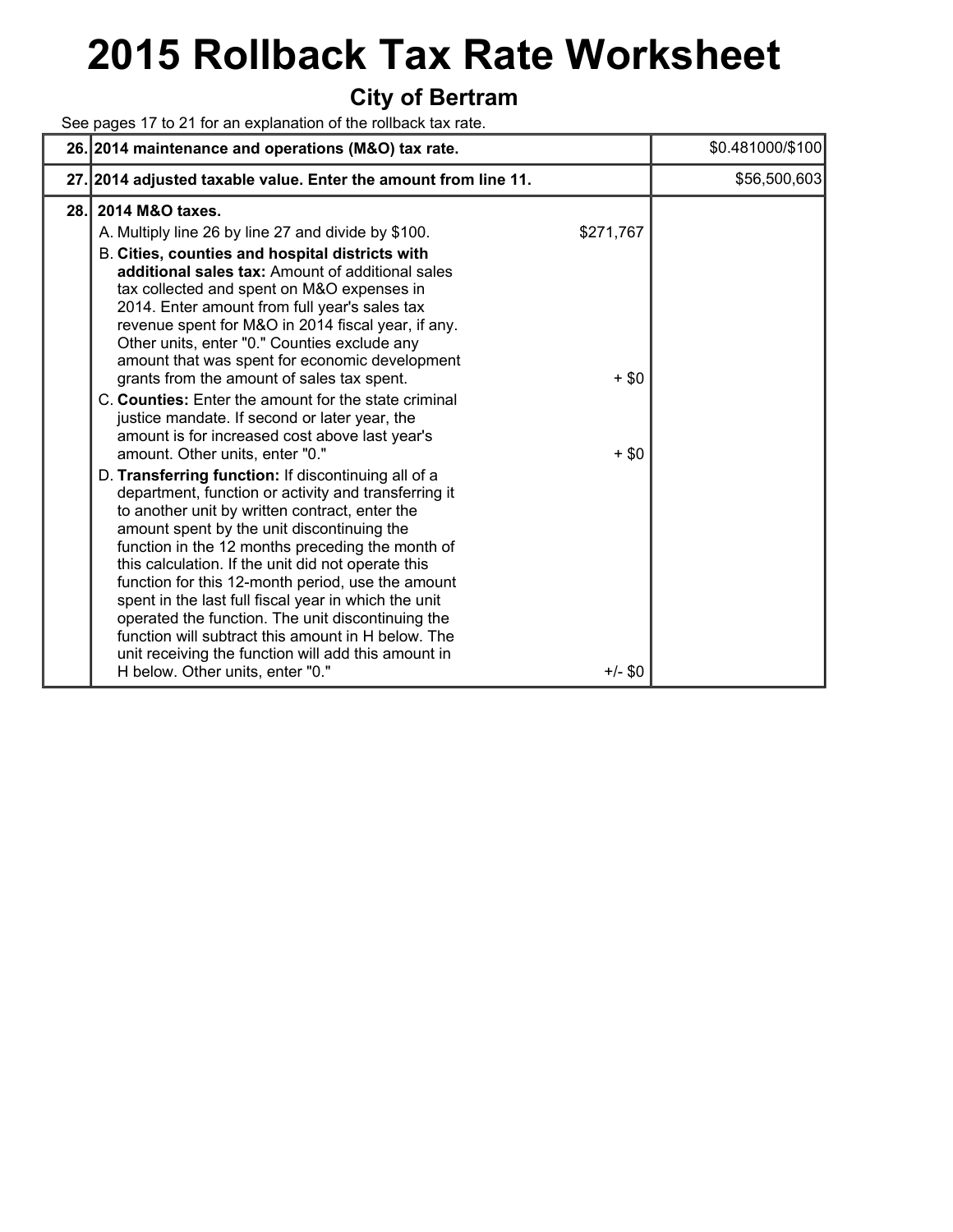# **2015 Rollback Tax Rate Worksheet (continued) City of Bertram**

| 28.1<br> cont. | E. Taxes refunded for years preceding tax year<br>2014: Enter the amount of M&O taxes refunded<br>during the last budget year for tax years<br>preceding tax year 2014. Types of refunds<br>include court decisions, Section 25.25(b) and (c)<br>corrections and Section 31.11 payment errors. Do<br>not include refunds for tax year 2014. This line<br>applies only to tax years preceding tax year 2014.<br>F. Enhanced indigent health care expenditures:<br>Enter the increased amount for the current year's<br>enhanced indigent health care expenditures<br>above the preceding tax year's enhanced indigent<br>health care expenditures, less any state<br>assistance.<br>G. Taxes in tax increment financing (TIF): Enter<br>the amount of taxes paid into the tax increment<br>fund for a reinvestment zone as agreed by the<br>taxing unit. If the unit has no 2015 captured<br>appraised value in Line 16D, enter "0." | $+$ \$0<br>$+$ \$0<br>$- $0$ |                |
|----------------|-------------------------------------------------------------------------------------------------------------------------------------------------------------------------------------------------------------------------------------------------------------------------------------------------------------------------------------------------------------------------------------------------------------------------------------------------------------------------------------------------------------------------------------------------------------------------------------------------------------------------------------------------------------------------------------------------------------------------------------------------------------------------------------------------------------------------------------------------------------------------------------------------------------------------------------|------------------------------|----------------|
|                | H. Adjusted M&O Taxes. Add A, B, C, E and F. For<br>unit with D, subtract if discontinuing function and<br>add if receiving function. Subtract G.                                                                                                                                                                                                                                                                                                                                                                                                                                                                                                                                                                                                                                                                                                                                                                                   |                              | \$271,767      |
|                | 29. 2015 adjusted taxable value.<br>Enter line 23 from the Effective Tax Rate Worksheet.                                                                                                                                                                                                                                                                                                                                                                                                                                                                                                                                                                                                                                                                                                                                                                                                                                            |                              | \$59,451,672   |
|                | 30. 2015 effective maintenance and operations rate.<br>Divide line 28H by line 29 and multiply by \$100.                                                                                                                                                                                                                                                                                                                                                                                                                                                                                                                                                                                                                                                                                                                                                                                                                            |                              | \$0.4571/\$100 |
|                | 31. 2015 rollback maintenance and operation rate.<br>Multiply line 30 by 1.08. (See lines 49 to 52 for additional rate for pollution<br>control expenses.                                                                                                                                                                                                                                                                                                                                                                                                                                                                                                                                                                                                                                                                                                                                                                           |                              | \$0.4936/\$100 |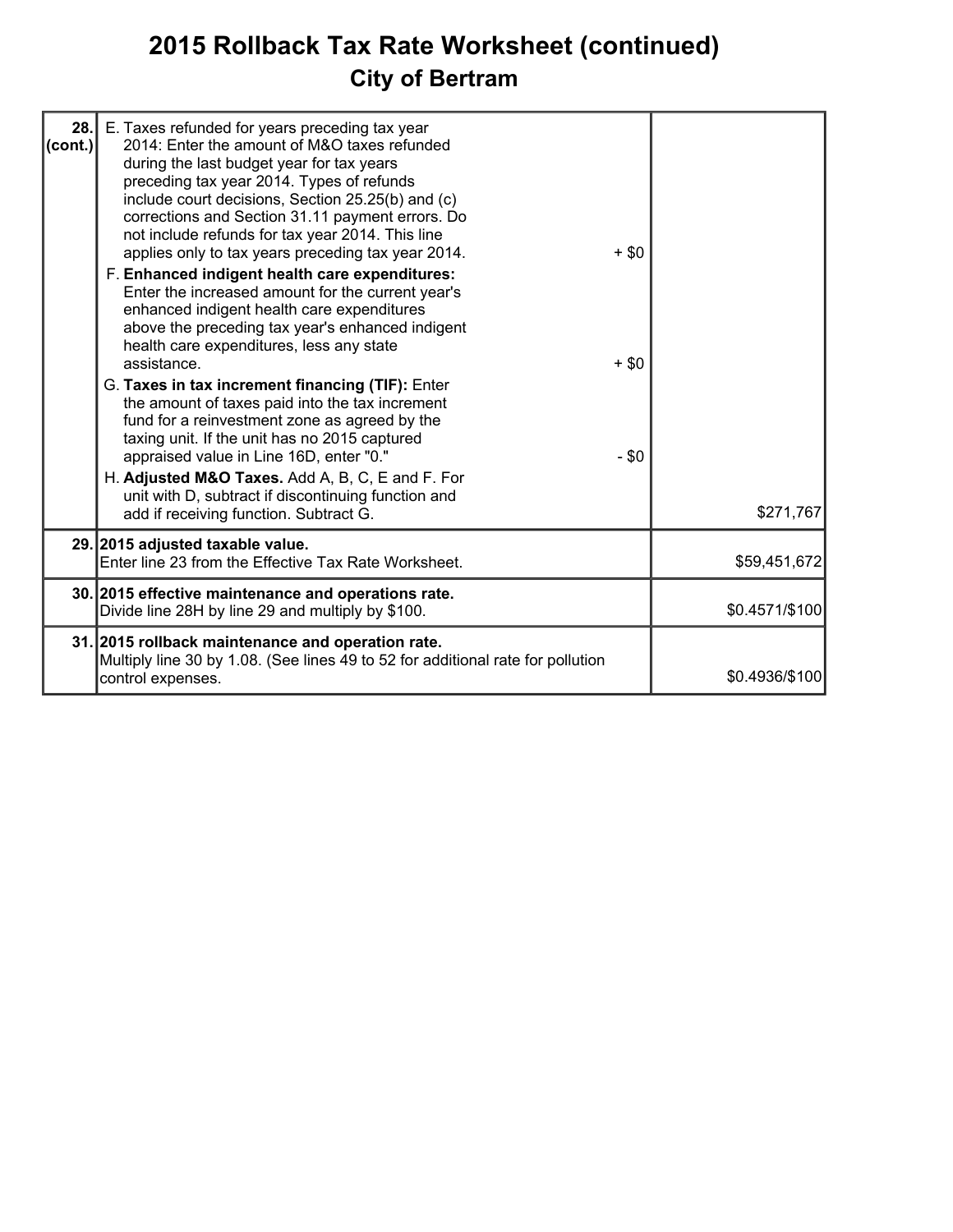### **2015 Rollback Tax Rate Worksheet (continued) City of Bertram**

| 32. | Total 2015 debt to be paid with property taxes and additional sales tax<br>revenue.<br>"Debt" means the interest and principal that will be paid on debts that:<br>(1) are paid by property taxes,<br>(2) are secured by property taxes,<br>(3) are scheduled for payment over a period longer than one year and<br>(4) are not classified in the unit's budget as M&O expenses.<br>A: Debt also includes contractual payments to other<br>taxing units that have incurred debts on behalf of this<br>taxing unit, if those debts meet the four conditions<br>above. Include only amounts that will be paid from<br>property tax revenue. Do not include appraisal<br>district budget payments. List the debt in Schedule B:<br>Debt Service.<br>\$0<br>B: Subtract unencumbered fund amount used to<br>reduce total debt.<br>-\$0<br>C: Subtract amount paid from other resources.<br>$-\$0$<br>D: Adjusted debt. Subtract B and C from A. | \$0            |
|-----|---------------------------------------------------------------------------------------------------------------------------------------------------------------------------------------------------------------------------------------------------------------------------------------------------------------------------------------------------------------------------------------------------------------------------------------------------------------------------------------------------------------------------------------------------------------------------------------------------------------------------------------------------------------------------------------------------------------------------------------------------------------------------------------------------------------------------------------------------------------------------------------------------------------------------------------------|----------------|
|     | 33. Certified 2014 excess debt collections. Enter the amount certified by the<br>collector.                                                                                                                                                                                                                                                                                                                                                                                                                                                                                                                                                                                                                                                                                                                                                                                                                                                 | \$0            |
|     | 34. Adjusted 2015 debt. Subtract line 33 from line 32.                                                                                                                                                                                                                                                                                                                                                                                                                                                                                                                                                                                                                                                                                                                                                                                                                                                                                      | \$0            |
|     | 35. Certified 2015 anticipated collection rate. Enter the rate certified by the<br>collector. If the rate is 100 percent or greater, enter 100 percent.                                                                                                                                                                                                                                                                                                                                                                                                                                                                                                                                                                                                                                                                                                                                                                                     | 100.000000%    |
|     | 36. 2015 debt adjusted for collections. Divide line 34 by line 35.                                                                                                                                                                                                                                                                                                                                                                                                                                                                                                                                                                                                                                                                                                                                                                                                                                                                          | \$0            |
|     | 37. 2015 total taxable value. Enter the amount on line 19.                                                                                                                                                                                                                                                                                                                                                                                                                                                                                                                                                                                                                                                                                                                                                                                                                                                                                  | \$60,041,577   |
|     | 38. 2015 debt tax rate. Divide line 36 by line 37 and multiply by \$100.                                                                                                                                                                                                                                                                                                                                                                                                                                                                                                                                                                                                                                                                                                                                                                                                                                                                    | \$0.0000/\$100 |
|     | 39. 2015 rollback tax rate. Add lines 31 and 38.                                                                                                                                                                                                                                                                                                                                                                                                                                                                                                                                                                                                                                                                                                                                                                                                                                                                                            | \$0.4936/\$100 |
|     | 40. COUNTIES ONLY. Add together the rollback tax rates for each type of tax the<br>county levies. The total is the 2015 county rollback tax rate.                                                                                                                                                                                                                                                                                                                                                                                                                                                                                                                                                                                                                                                                                                                                                                                           | $$$ /\$100     |
|     |                                                                                                                                                                                                                                                                                                                                                                                                                                                                                                                                                                                                                                                                                                                                                                                                                                                                                                                                             |                |

A taxing unit that adopted the additional sales tax must complete the lines for the *Additional Sales Tax Rate*. A taxing unit seeking additional rollback protection for pollution control expenses completes the *Additional Rollback Protection for Pollution Control*.